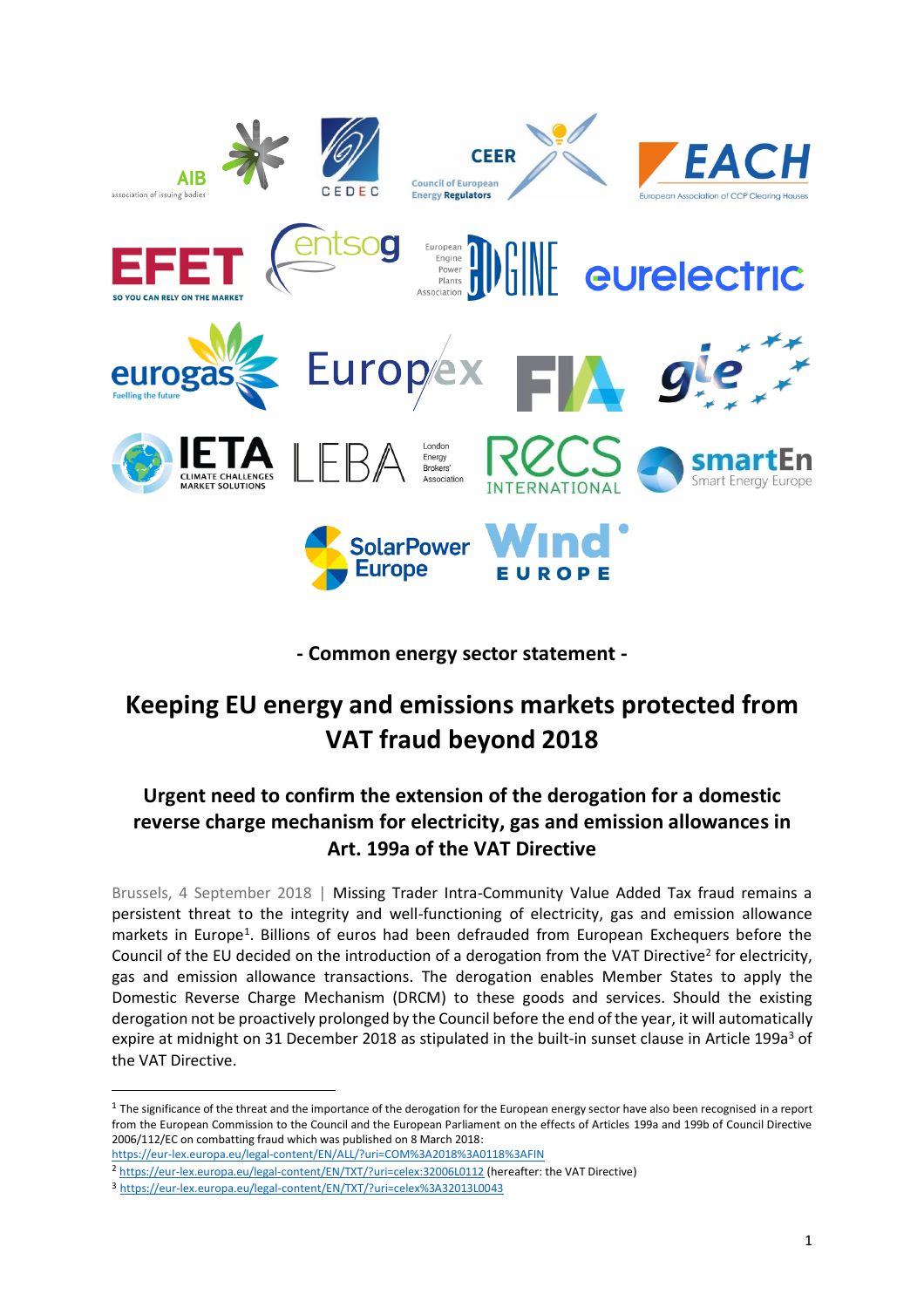**As eighteen representative associations of the energy sector, we therefore call on the Council, and in particular the Austrian Council Presidency, to prioritise the decision on the European Commission's legislative proposal of 25 May 2018<sup>4</sup> on a prolongation of the derogation in Article 199a of the VAT Directive.** This will prevent fraudsters from again successfully implementing largescale VAT fraud carousels in highly liquid energy and emissions markets in Europe. It will also ensure that market participants can maintain trust in the integrity and safety of electricity, gas and emission allowance markets as an essential part of the economic value chain in Europe.

In this context, and in order to keep the EU's energy and emissions markets protected from VAT fraud beyond 2018, we would like to recommend the following four measures:

# **1. Adopt the extension in timely fashion**

A timely adoption of the prolongation is essential to help tax administrations and businesses in the concerned Member States to continue with the current practice without a need to prepare for a possible change by the beginning of next year. The Commission proposal of 25 May 2018 is a good basis for this.

## **2. Extend the end of the derogation by at least five years**

The proposed prolongation of Article 199a by only three and a half years until 30 June 2022 is very short. While there is indeed an ongoing legislative process for the introduction of a Definitive Reverse Charge Mechanism for Goods, it would be preferable to define at least another five-year term, meaning a prolongation until 31 December 2023.

## **3. Explicitly include Guarantees of Origin**

In addition, it should be specified that Guarantees of Origin<sup>5</sup>, which are very similar in nature to emission allowances, can also benefit from the derogation in Article 199a of the VAT Directive which is currently interpreted differently in different Member States. Austria and Ireland, for instance, have already specified in their national tax guidance that Guarantees of Origin indeed fall under the domestic reverse charge mechanism as stipulated in Article 199a of the VAT Directive. Hence, for the sake of clarity and to foster the harmonisation of VAT rules across Europe, Article 199a should be amended accordingly and Guarantees of Origin should be explicitly mentioned.

### **4. Apply comprehensively the DRCM across all Member States**

Importantly, as not all Member States are currently making use of the derogation, the decision on a prolongation should be used to call for a comprehensive application of Article 199a (a) (b) (f) across all Member States and equally for electricity, gas, emissions and guarantees of origin. In order to eradicate the possibility of VAT fraud under the current VAT system, it is important that the protective shield is applied comprehensively. Otherwise, the risk of fraud in non-protected markets will increase significantly.

l

<sup>4</sup> https://eur-lex.europa.eu/legal-content/EN/TXT/PDF/?uri=CELEX:52018PC0298&from=EN

<sup>5</sup> <https://eur-lex.europa.eu/legal-content/EN/ALL/?uri=celex%3A32009L0028>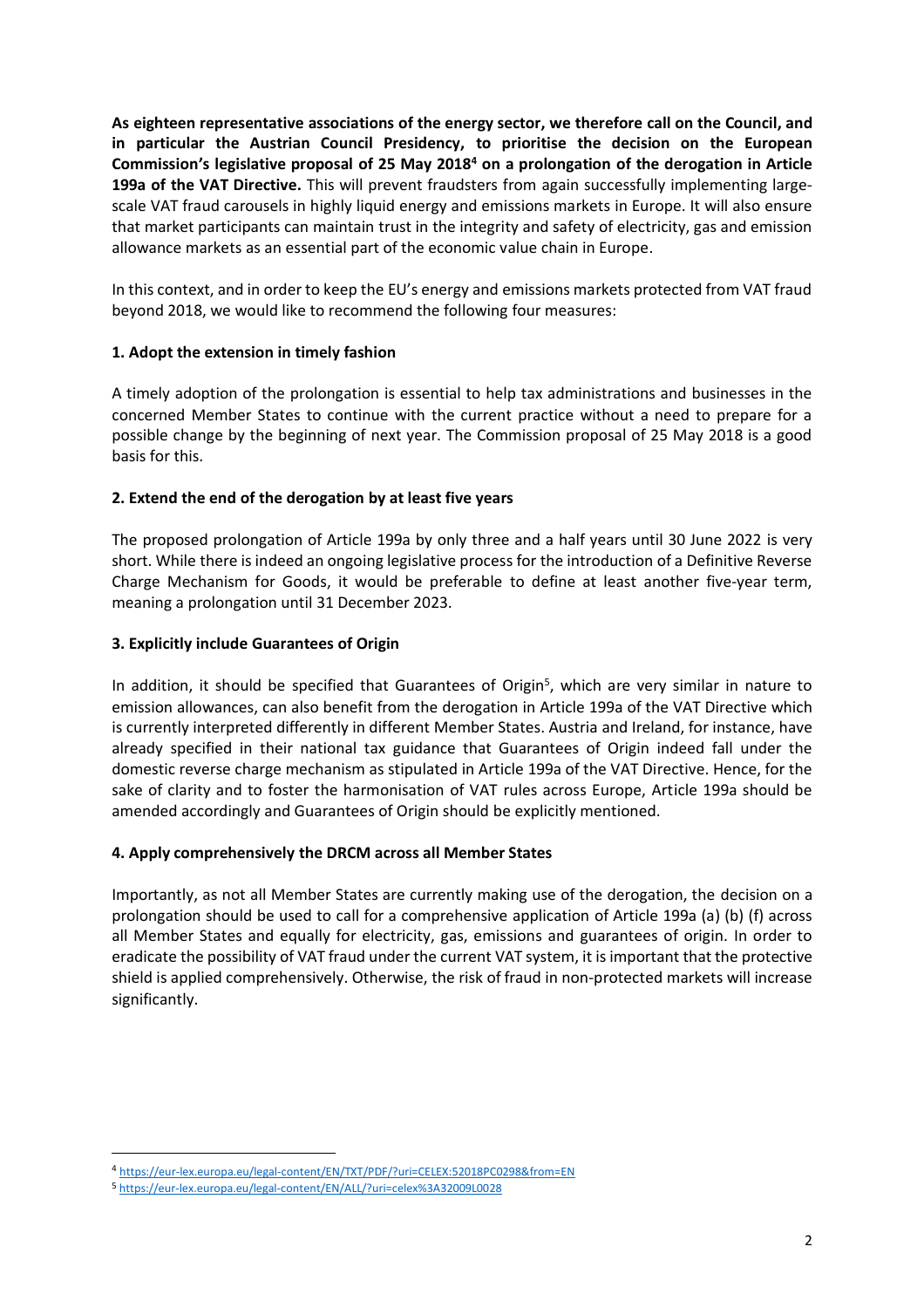#### **The eighteen participating European associations are:**



#### **About AIB – the Association of Issuing Bodies**

The AIB represents European certificate system administrators and is the leading enabler of international energy certificate schemes throughout Europe, and in particular those relating to guarantees of origin under Directives 2009/28/EC and 2012/28/EC. The AIB has developed, uses and promotes a standardised system: the European Energy Certificate System - EECS - which ensures the reliable operation of international certificate schemes. These schemes satisfy the criteria of objectivity, non-discrimination, transparency and cost effectiveness in order to facilitate the international exchange of certificates. In order to further facilitate the international exchange of energy certificates, the AIB operates an inter-registry telecommunications hub. The AIB also provides a knowledge centre for energy certificate authorities across Europe, providing and sharing advice and guidance.

#### [www.aib-net.org](http://www.aib-net.org/)



#### **About CEDEC – The European Federation of Local Energy Companies**

CEDEC represents the interests of more than 1,500 local and regional energy companies, mostly in public hands. These predominantly medium-sized local and regional energy companies have developed activities as electricity and heat generators, electricity and gas distribution grid & metering operators and energy (services) suppliers. Local energy companies provide services which are reliable, sustainable and close to the consumer.

[www.cedec.com](http://www.cedec.com/)



#### **About CEER – The Council of European Energy Regulators**

CEER is the voice of Europe's national energy regulators. Its members and observers are the independent statutory bodies responsible for energy regulation in 36 European countries. CEER, based in Brussels, deals with a broad range of energy issues, including retail markets and consumers, distribution networks, smart grids, flexibility, sustainability and international cooperation.

[www.ceer.eu](http://www.ceer.eu/)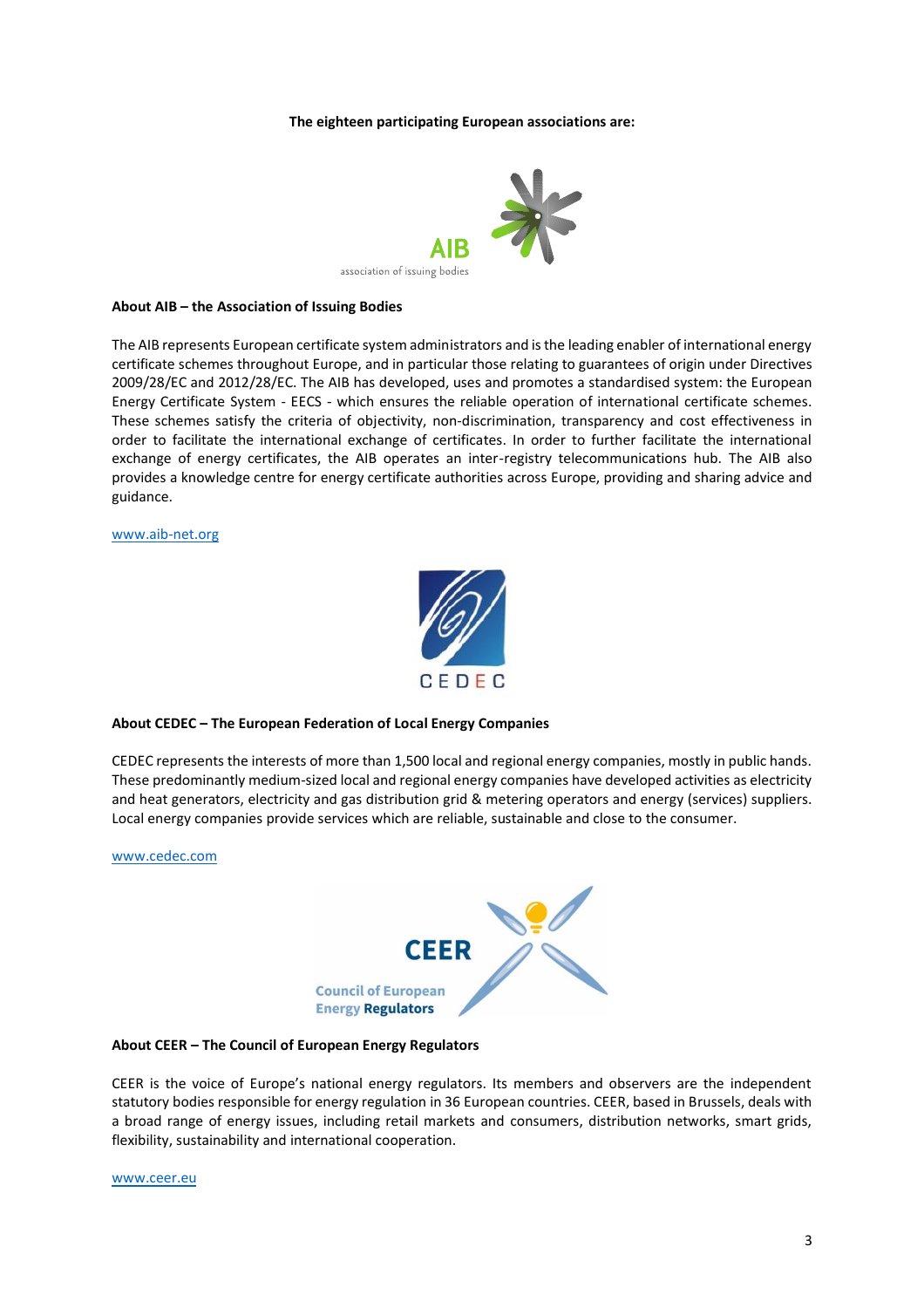

#### **About EACH - The European Association of CCP Clearing Houses**

EACH represents the interests of Central Counterparties (CCPs) in Europe since 1992. CCPs are financial market infrastructures that significantly contribute to safer, more efficient and transparent global financial markets. EACH currently has 19 members from 15 different European countries.

[www.eachccp.eu](http://www.eachccp.eu/)



#### **About EFET – The European Federation of Energy Traders**

EFET promotes and facilitates European energy trading in open, transparent, sustainable and liquid wholesale markets, unhindered by national borders or other undue obstacles. EFET currently represents more than 100 energy trading companies, active in over 28 European countries.

[www.efet.org](http://www.efet.org/)



#### **About ENTSOG – The European Network of Transmission System Operators for Gas**

ENTSOG was founded on 1 December 2009 in line with Regulation (EC) 715/2009 (Regulation) and currently comprises 45 TSO Members and 3 Associated Partners from 27 European countries, and 8 Observers from EU affiliate countries. ENTSOG works to promote the completion and functioning of the internal market and crossborder trade for gas and to ensure the optimal management, coordinated operation and sound technical evolution of the European natural gas transmission network.

[www.entsog.eu](http://www.entsog.eu/)



#### **About EUGINE – the European Engine Power Plants Association**

EUGINE is the voice of the European engine power plants industry, representing the leading European manufacturers of this flexible, energy-efficient, reliable and environmentally sound technology. Engine power plants are an optimal solution for backing-up and generating renewable energy (e.g. biogas), cogeneration and security of supply.

[www.eugine.eu](http://www.eugine.eu/)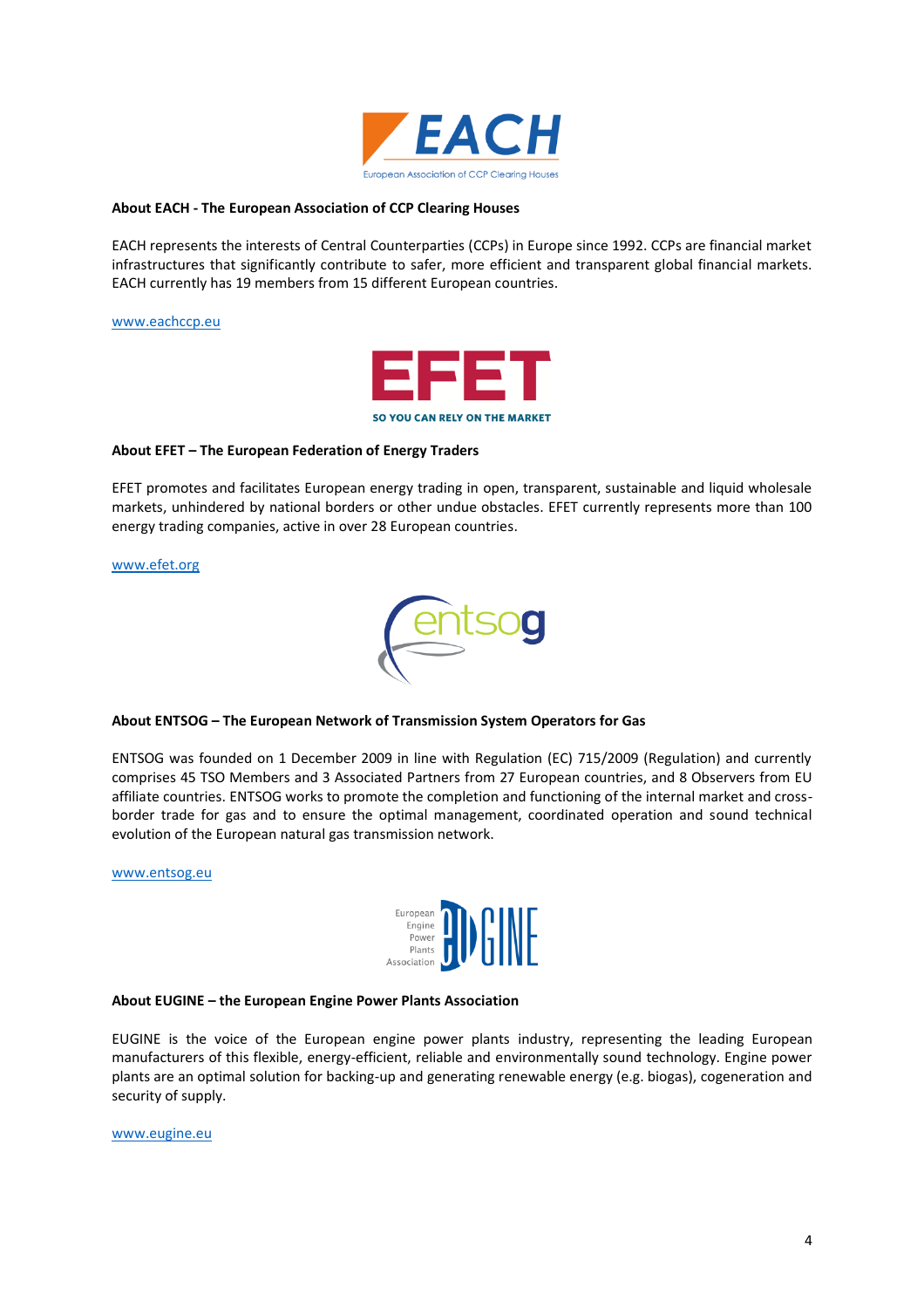# eurelectric

#### **About Eurelectric**

Eurelectric represents the interests of the European electricity industry. Eurelectric represents the power sector in over 30 European countries, speaking for more than 3,500 companies in power generation, distribution and supply. Eurelectric seeks to contribute to the competitiveness of the electricity industry, provide effective representation in public affairs and promote the role of electricity to help provide solutions to the challenges of sustainable development. Eurelectric's opinions, papers and reports are formulated in working groups composed of experts from the electricity industry. This structure of expertise ensures that Eurelectric's publications are based on high-quality input with up-to-date information.

#### [www.eurelectric.org](http://www.eurelectric.org/)



#### **About Eurogas**

Eurogas is an association representing the European gas wholesale, retail and distribution sectors towards the EU institutions. Eurogas was founded in 1990 and currently includes 44 companies and associations from 22 countries. Eurogas aims to strengthen the role of gas in the energy mix in an ongoing dialogue with European industry players, global gas producers, and relevant institutions and organisations. Eurogas promotes the smooth functioning of the European internal gas market, supports the EU's climate goals, and provides structured support to its members on EU policy issues.

[www.eurogas.org](http://www.eurogas.org/)



#### **About Europex – the Association of European Energy Exchanges**

Europex is a not-for-profit association of European energy exchanges with currently 26 members. It represents the interests of exchange-based wholesale electricity, gas and environmental markets, focuses on developments of the European regulatory framework for wholesale energy trading and provides a discussion platform at European level.

#### [www.europex.org](http://www.europex.org/)



#### **About FIA**

FIA is the leading global trade organisation for the futures, options and centrally cleared derivatives markets, with offices in Brussels, London, Singapore and Washington, D.C.. FIA's membership includes clearing firms, exchanges, clearinghouses, trading firms and commodities specialists from more than 48 countries as well as technology vendors, lawyers and other professionals serving the industry.

[www.fia.org](http://www.fia.org/)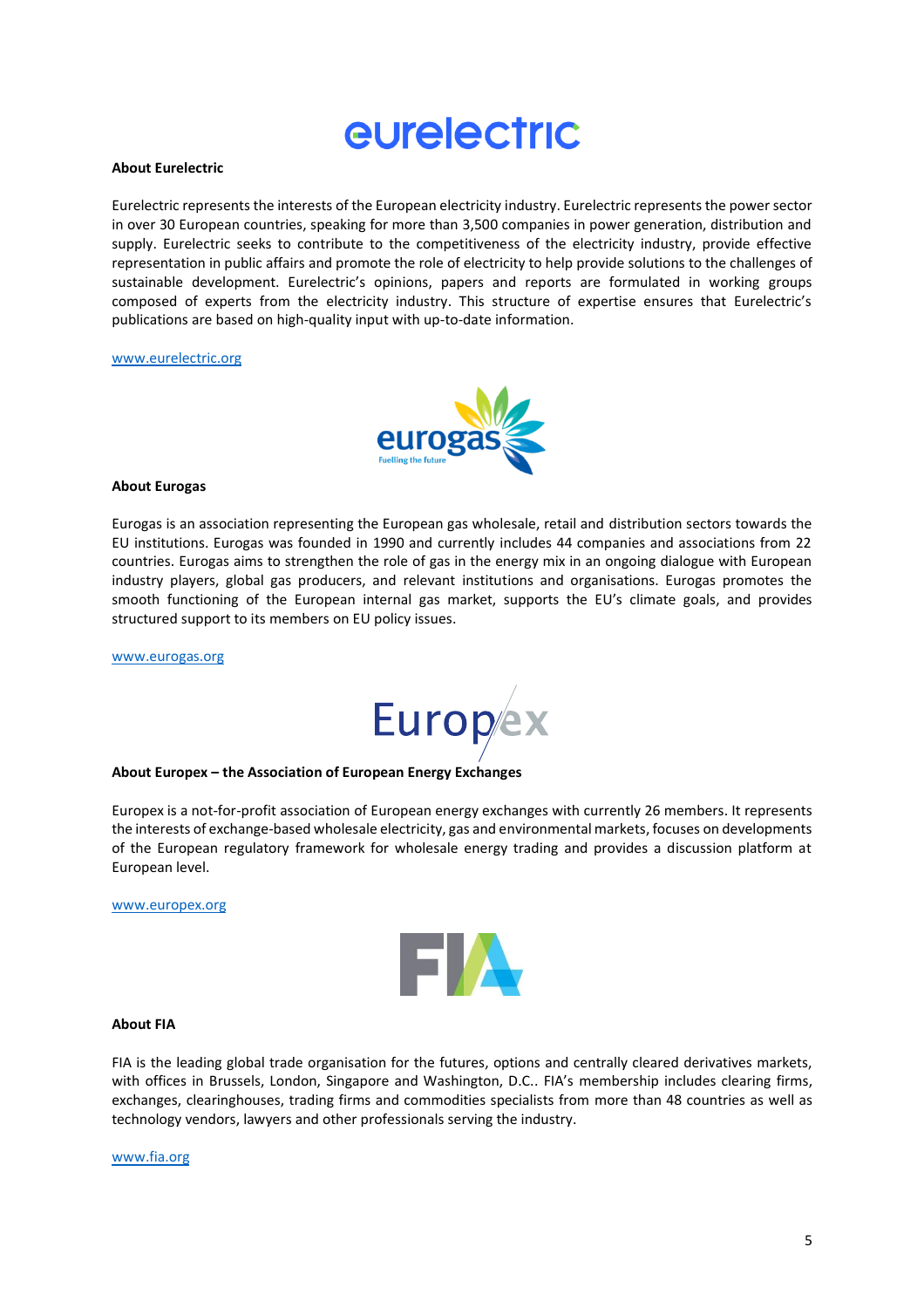

#### **About GIE – Gas Infrastructure Europe**

GIE is a representative organisation towards the European Institutions (European Commission, European Parliament, Council of the European Union) as well as the European bodies of regulators (ACER, CEER) and other stakeholders. GIE was formally established on 10 March 2005 as a legally independent and non-profit association. GIE - Gas Infrastructure Europe - is representing 68 member companies from 25 countries, gathering operators of gas infrastructures across Europe: transmission pipelines, storage facilities and LNG terminals.

#### [www.gie.eu](http://www.gie.eu/)



#### **About IETA – the International Emissions Trading Association**

IETA is the leading voice of the business community on carbon markets around the world. Established in 1999, IETA's member companies include some of the world's leading corporations, including global leaders in oil, electricity, cement, aluminium, chemical, and other industrial sectors; as well as leading firms in the data verification and certification, broking and trading, legal, finance, and consulting industries.

[www.ieta.org](http://www.ieta.org/)



#### **About LEBA**

The London Energy Brokers' Association ['LEBA'], under the European Venues and Intermediaries' Association ['EVIA'] promotes and enhances the value and competitiveness of Wholesale Market Venues, Platforms and Arranging Intermediaries by providing members with co-ordination and a common voice to foster and promote liquid, transparent and fair energy and commodity markets.

[www.leba.org.uk](http://www.leba.org.uk/)



#### **About RECS International**

RECS International is a non-profit members' organisation with the mission to create transparent and reliable renewable energy markets, facilitated by commonly accepted energy attribute tracking systems. Members of RECS International represent the whole chain of the electricity market – from producers to consumers – who all endorse the principles of cost-efficient, consumer driven growth in renewable electricity. RECS International believes that the future of the electricity market will be driven by consumers and that energy attribute certificates (EACs), suitable policies and best practices must be in place to enable bottom-up growth in that market.

#### [www.recs.org](http://www.recs.org/)